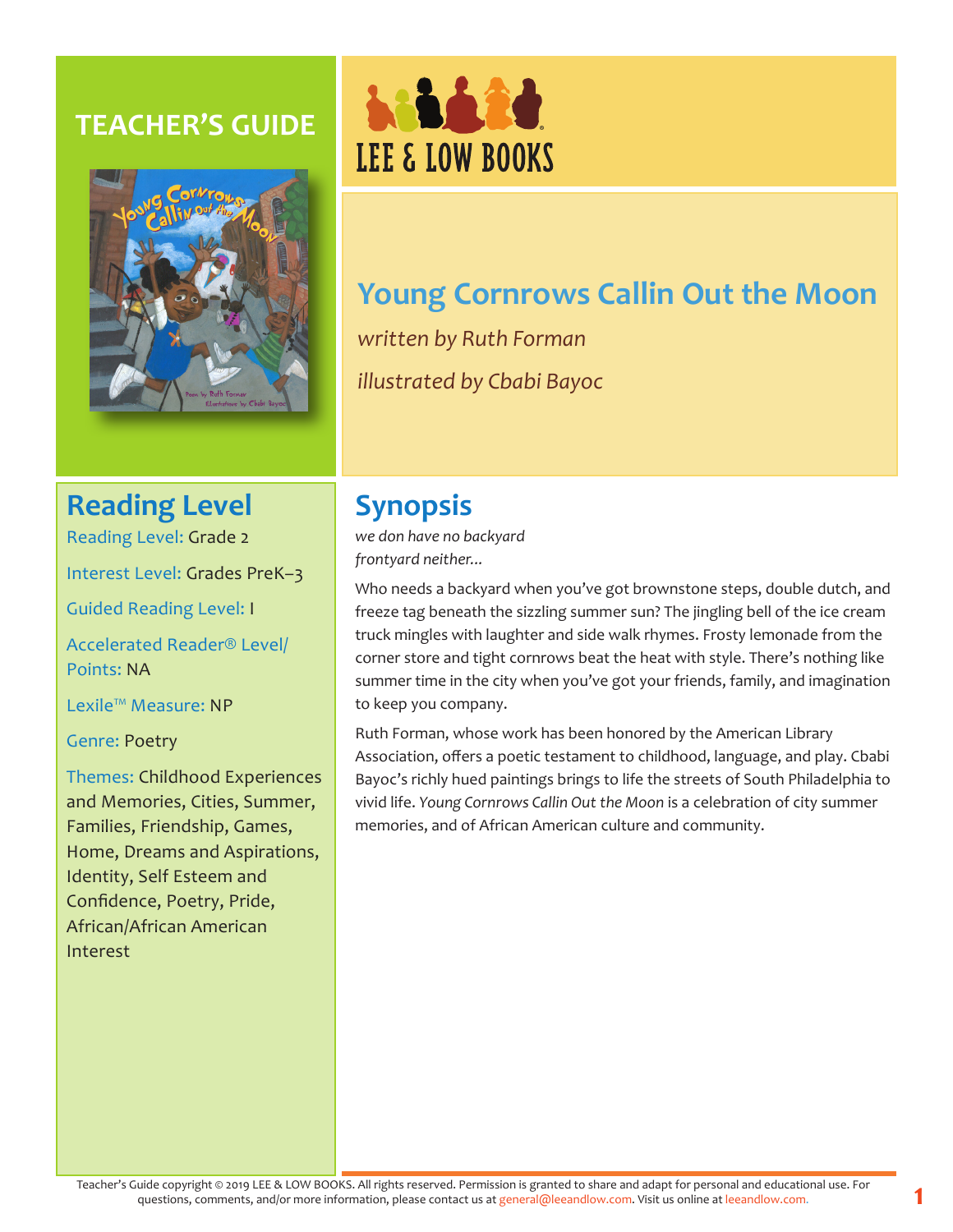

## **BACKGROUND**

*South Philadelphia*: Philadelphia is the capital of Pennsylvania. There is a rich African American history in the city. (See https://www.visitphilly.com/articles/ philadelphia/african-american-historic-sites-in-philadelphia/ for more.) South Philadelphia, or South Philly, is a collection of neighborhoods known for its rich cultural diversity, history, and food. It's also home to the city's professional sports complex. For more information about the area's history, visit https://philadelphiaencyclopedia. org/archive/south-philadelphia-essay/.

*Cornrows*: Cornrows are thin braids typically braided flat against the scalp. The name references rows of corn in fields. The braiding process ranges in the time it takes, and can vary from simple to intricate stylistic expressions. They can serve as a lower-maintenance hairstyle once completed. To read more about the historical and cultural significance of cornrows, especially as related to African American culture, visit https://www.ebony.com/style/ everything-you-need-know-about-cornrows/ or https:// www.essence.com/hair/respect-our-roots-brief-history-ourbraids-cultural-appropriation/.

**Note:** Poet Ruth Forman reads *Young Cornrows Callin Out the Moon* on NPR: https://www.npr.org/templates/story/ story.php?storyId=9645327. Have students follow along with the poet while they read.

This poem was first published in Ruth Forman's poetry collection *We Are the Young Magicians* (1993).

## **BEFORE READING**

#### **Prereading Focus Questions**

*(Reading Standards, Craft & Structure, Integration of Knowledge & Ideas, Strand 7)*

*(Speaking & Listening Standards, Comprehension & Collaboration, Strands 1 and 2)*

Before introducing this book to students, you may wish to develop background knowledge and promote anticipation by posing questions such as the following:

- What do you like about where you live? What sights, sounds, smells, or feelings that come to mind first when you think of that place?
- How might a city feel in the summer? What kinds of thing might kids love to do in the summer in the city?

#### **Exploring the Book**

*(Reading Standards, Key Ideas & Details, Strand 1, Craft & Structure, Strand 5, and Integration of Knowledge & Ideas, Strand 7)*

*(Speaking & Listening Standards, Comprehension & Collaboration, Strands 1 and 2)*

Talk about the title of the book. Then ask students what they think this book will most likely be about and whom the book might be about. What do they think might happen? What information do they think they might learn? What makes them think that?

Note that the cover says, "Poem by Ruth Forman." Ask students to make predictions about the text given that it will be a poem.

Take students on a book walk and draw attention to the following parts of the book: front and back covers, title page, author and illustrators' dedications, illustrations, author's note, glossary and author's sources.

#### **Setting a Purpose for Reading**

*(Reading Standards, Key Ideas & Details, Strands 1–3)* Have students read to find out:

- which summer memories the author includes in this poem
- what the title means and why it's significant

Encourage students to consider why the author and poet, Ruth Forman, would want to share this poem with young people.

## **AFTER READING**

### **Discussion Questions**

After students have read the book, use these or similar questions to generate discussion, enhance comprehension, and develop appreciation for the content. Encourage students to refer to passages and/ or illustrations in the book to support their responses. **To build skills in close reading of a text, students should cite evidence with their answers.**

#### **Literal Comprehension**

*(Reading Standards, Key Ideas & Details, Strands 1–3) (Speaking & Listening Standards, Comprehension & Collaboration, Strands 1–3 and Presentation of Knowledge & Ideas, Strand 4)*

- 1. Where don't the narrators play? Where do they play?
- 2. What foods does the poet describe?
- 3. What games do the children play?
- Where do they go in their neighborhood?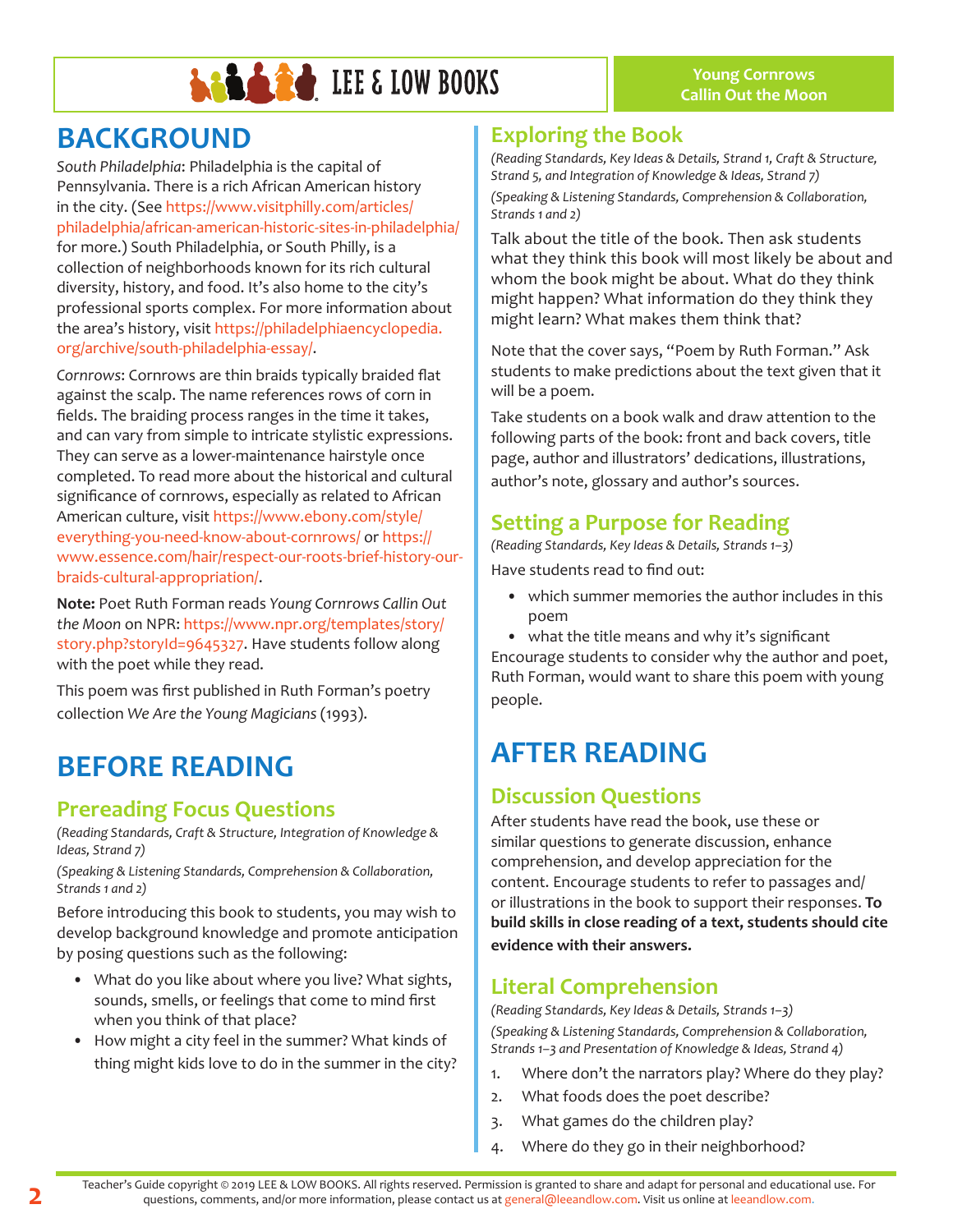#### **Young Cornrows Callin Out the Moon**

## **VOCABULARY**

*(Reading Standards, Craft & Structure, Strand 4)*

*(Language Standards, Vocabulary Acquisition & Use, Strands 4–6)*

*(Speaking & Listening Standards, Comprehension & Collaboration, Strands 1 and 2)*

The story contains several contentspecific and academic words and phrases that may be unfamiliar to students. Based on students' prior knowledge, review some or all of the vocabulary below. Encourage a variety of strategies to support students' vocabulary acquisition: look up and record word definitions from a dictionary, write the meaning of the word or phrase in their own words, draw a picture of the meaning of the word, create a specific action for each word, list synonyms and antonyms, and write a meaningful sentence that demonstrates the definition of the word.

## **Content Specific**

backyard/front yard, brownstone steps, South Philly, black eye peas, ham hocks, hot pepper greens, corn bread, double dutch, freeze tag, kickball, corner store, red cream pop, Rick James, Bump the Rock, callous, ashy knees, naps, cornrows

## **Academic**

fine, attitude

# **LEE & LOW BOOKS**

- 5. What is the narrator proud of? Why?
- 6. How does the poet describe the people in the neighborhood?
- 7. What does Mamma do to do the kids hair? Why?
- 8. What do the kids do as it gets dark?
- 9. What is "magic" to the narrator? Why?

#### **Extension/Higher Level Thinking**

*(Reading Standards, Key Ideas & Details, Strands 2 and 3 and Craft & Structure, Strands 4 and 6)*

*(Speaking & Listening Standards, Comprehension & Collaboration, Strands 1–3 and Presentation of Knowledge & Ideas, Strand 4)*

- 1. Why do you think poet Ruth Forman focused on her memories of the evening? What's special about the evening?
- 2. What do you think the line "more to watch than TV" means?
- 3. How do you think the poet feels about the people and the neighborhood? How do you know?
- 4. What does the title mean?
- 5. Why do you think the poet doesn't "really want no backyard/front yard neither?"
- 6. What do you think the poet means by "black magic n brownstone steps?"
- 7. What might the poet assume people think about kids who spend summer in the city? What do you think the poet most wants readers of this poem to know?
- 8. How do the illustrations support the poem's message?
- 9. Now that you've read the poem, what do you think the title means?
- 10. How is this a poem about community in addition to being about a place? Give examples from the text.
- 11. Compare this to your neighborhood. What do you think should be celebrated in your neighborhood. Why?
- 12. In the author's note, Ruth Forman says, "The concrete landscape was a summer song I kept in my pocket long after the August moon left for September." What does she mean? Why are memories so special to people?

#### **Reader's Response**

*(Writing Standards, Text Types & Purposes, Strands 1–3 and Production & Distribution of Writing, Strands 4–6)* 

Use the following questions and writing activities to help students practice active reading and personalize their responses to the book. Suggest that students respond in reader's response journals, essays, or oral discussion. You may also want to set aside time for students to share and discuss their written work.

1. Does this poem remind you of any food, games, or places in your neighborhood? Which ones?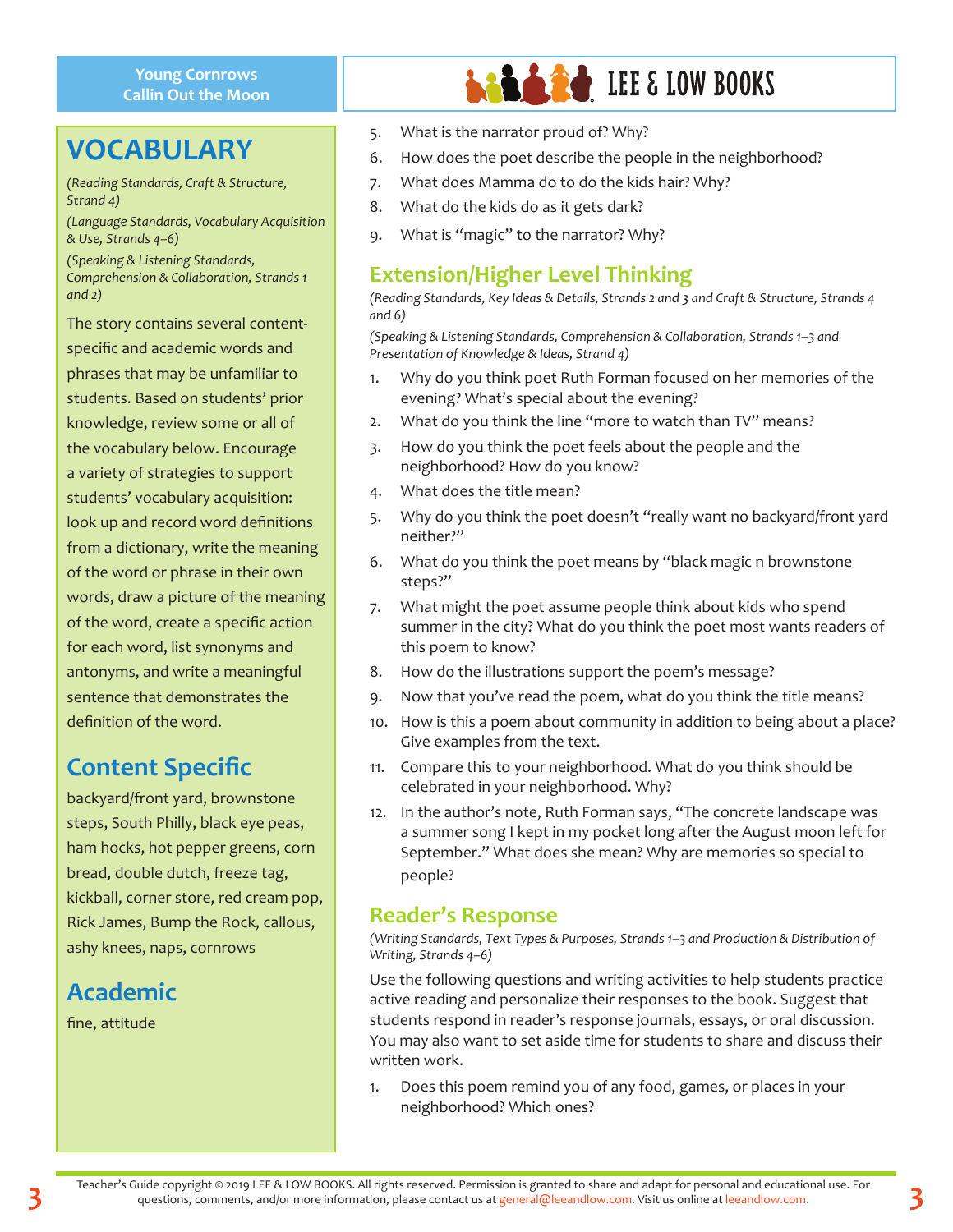# **LALARE LEE & LOW BOOKS**

- 2. Make a list of reasons you are proud of your family, friends, and neighborhood. What's something unexpected about where you live that you think should be celebrated?
- 3. What's your favorite season and time of day in that season? Why? What sights, sounds, smells, and feelings remind you of that time?
- 4. Do you enjoy busy, crowded, and noisy settings? Why or why not? If not, what do you prefer and why?

### **ELL Teaching Activities**

*(Speaking & Listening Standards, Comprehension & Collaboration, Strands 1–3 and Presentation of Knowledge & Ideas, Strands 4–6) (Language Standards, Vocabulary Acquisition & Use, Strands 4–6)* These strategies might be helpful to use with students who are English Language Learners.

- 1. Assign ELL students to partner-read the story with strong English readers/speakers. Students can alternate reading between pages, repeat passages after one another, or listen to the more fluent reader.
- 2. Have each student write three questions about the story. Then let students pair up and discuss the answers to the questions.
- 3. Depending on students' level of English proficiency, after the first reading:
- Review the illustrations in order and have students summarize what is happening on each page, first orally, then in writing.
- Have students work in pairs to retell either the plot of the story or key details. Then ask students to write a short summary, synopsis, or opinion about what they have read.
- 4. Have students give a short talk describing a place special to them. Encourage them to share details related to each of the five senses.
- 5. The book contains several content-specific and academic words that may be unfamiliar to students. Based on students' prior knowledge, review some or all of the vocabulary. Expose English Language Learners to multiple vocabulary strategies. Have students make predictions about word meanings, look up and record word definitions from a dictionary, write the meaning of the word or phrase in their own words, draw a picture of the meaning of the word, list synonyms and antonyms, create an action for each word, and write a meaningful sentence that demonstrates the definition of the word.

6. An audio version of the story is available from NPR read by poet Ruth Forman: https://www.npr.org/ templates/story/story.php?storyId=9645327

**Young Cornrows Callin Out the Moon**

#### **Social and Emotional Learning**

*(Speaking & Listening Standards, Comprehension & Collaboration, Strands 1–3 and Presentation of Knowledge & Ideas, Strands 4–6) (Language Standards, Vocabulary Acquisition & Use, Strands 4–6)*  Social and emotional learning involves being aware of and regulating emotions for healthy development. In addition to understanding one's own feelings, strong socio-emotional development allows individuals to develop empathy for others and to establish and maintain relationships. Use the following prompts to help students study the socio-emotional aspects of *Young Cornrows Callin Out the Moon*:

- 1. Have students chart the narrator's emotions over the course of the story. How does she feel when she's interacting with each character in the story and with each place in her neighborhood? Use the illustrations as a visual reference and way to tap into students' visual literacy skills.
- 2. What Social and Emotional Learning skills does the narrator exhibit over the course of the book? (some examples include problem-solving, grit and perseverance, and perspective taking) How do they influence her character? Why was it important for her to demonstrate those skills?

## **INTERDISCIPLINARY ACTIVITIES**

*(Introduction to the Standards, page 7: Students who are college and career ready must be able to build strong content knowledge, value evidence, and use technology and digital media strategically and capably)*

Use some of the following activities to help students integrate their reading experiences with other curriculum areas. These can also be used for extension activities, for advanced readers, and for building a home-school connection.

#### **English/Language Arts**

*(Reading Standards, Key Ideas & Details, Strands 1-3 and Craft & Structure, Strands 4 and 5)*

*(Writing Standards, Text Types & Purposes, Strands 1–3 and Production & Distribution of Writing, Strands 4–6)*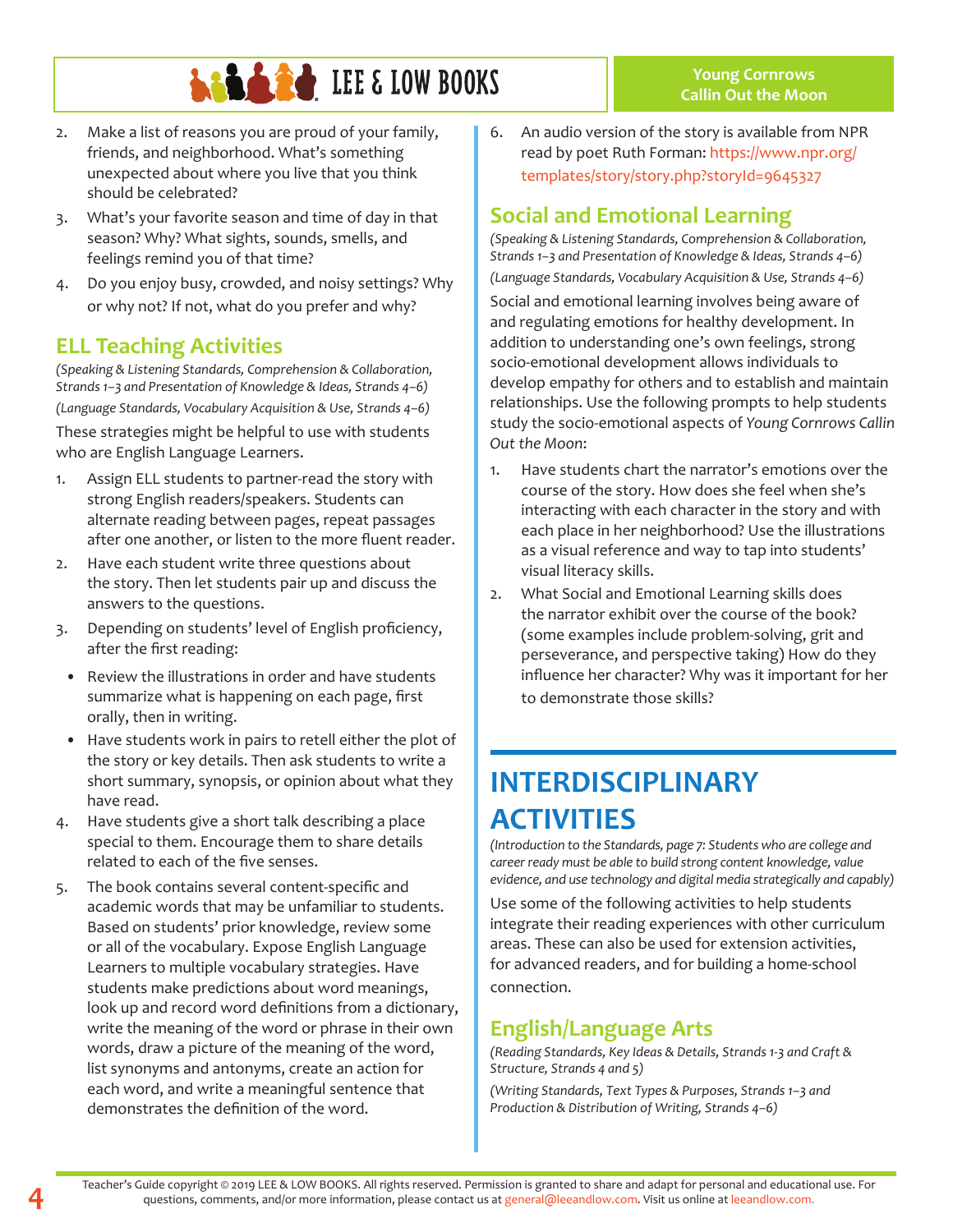#### **Young Cornrows Callin Out the Moon**

- 1. Review the author's note, in which she describes her approach to poetry as using "images, movement, smells, tastes, sounds, textures, and rhythm so that people…can experience a certain feeling." Ask students to choose a time and place, close their eyes to imagine the specific details, and write a poem that uses details to help readers feel like they are there.
- 2. Read *Bein' With You This Way* by W. Nikola Lisa (https://www.leeandlow.com/books/bein-with-youthis-way), a celebration of friendship with an urban setting. Compare and contrast the two texts with a list or Venn diagram.
- 3. Read *Summer Sun Risin'* by W. Nikola Lisa (https:// www.leeandlow.com/books/summer-sun-risin-bebop), a rhythmic account of a summer day on a farm. Compare and contrast the two texts with a list or Venn diagram.
- 4. Read *Black All Around* (https://www.leeandlow.com/ books/black-all-around) by Patricia Hubbell. Discuss why the author may have written this book and make connections to Ruth Forman's reasons for writing *Cornrows Callin Out the Moon*. Check out the NPR interview with Ruth Forman on "Black Characters Fill Rolls in Children's Books:" https://www.npr.org/ templates/story/story.php?storyId=12635359
- 5. Read *On My Block: Stories and Paintings by Fifteen Artists* (https://www.leeandlow.com/books/on-myblock). Discuss connections to *Cornrows Callin Out the Moon*. Encourage readers to think about why these artists selected each place and what makes a place meaningful to someone. Questions to consider: how does each place celebrate community or family? How does each place capture the past and present? How can a physical place make up who we are? Encourage students to write a poem or paragraph describing a place that is special to them and why.

#### **Art**

*(Reading Standards, Integration of Knowledge and Ideas, Strand 7) (Speaking and Listening Standards, Comprehension and Collaborate, Strands 1 and 2)*

- 1. Invite students to use paintings from the story as inspiration for creating their own paintings of their favorite places. Encourage them to include details that show the season and time of day in their work.
- 2. Investigate how the illustrations show people's movement and positioning. Have students experiment with drawing or painting people moving, such as with arms up or out, legs bent, etc. Encourage them to try

to more intentionally show people's movement and positioning in when they illustrate their own stories and poems.

**LALES LOW BOOKS** 

- 3. Ask students to observe how the moon looks from where they live and use their observations to create evening-themed paintings or oil-pastel drawings with different takes of "calling out the moon."
- 4. Have students watch the video of Ruth Forman on her published work and becoming a poet: https:// www.youtube.com/watch?v=Iy-dBOxV8Hk. Encourage students to write a letter to Ruth Forman with questions they have about being a writer and poet or describing their favorite memories in the summer.

#### **Social Studies**

*(Reading Standards, Key Ideas and Details, Strands 2 and 3 and Integration of Knowledge and Ideas, Strand 7) (Speaking and Listening Standards, Comprehension and Collaboration, Strands 1 and 2)*

- 1. Locate South Philly on a map of Philadelphia. Read more about the notable characteristics of this area. If your school is located near a city, learn more about particular neighborhoods in your city.
- 2. Look at a soul food cookbook or images of the foods online. If students are familiar with the foods, ask them to describe them further. If possible, make and taste cornbread or one of the other dishes listed.

#### **Physical Education**

*(Reading Standards, Integration of Knowledge and Ideas, Strand 7)*

1. Learn more about and/or try out the games and activities described in the poem (double dutch or regular jump rope, freeze tag, kickball, hide and seek.)

### **School/Home Connection**

 *(Speaking and Listening Standards, Comprehension and Collaboration, Strands 1-3)*

- 1. Have students interview a family or community member about their favorite summer memories. Compose a list of interview questions that encourages sharing of specific and sensory details.
- 1. Ruth Forman created an additional activity guide for educators and families available here: https://www. leeandlow.com/uploads/loaded\_document/239/ Young Cornrows Callin Out the Moon Teacher Material.pdf.